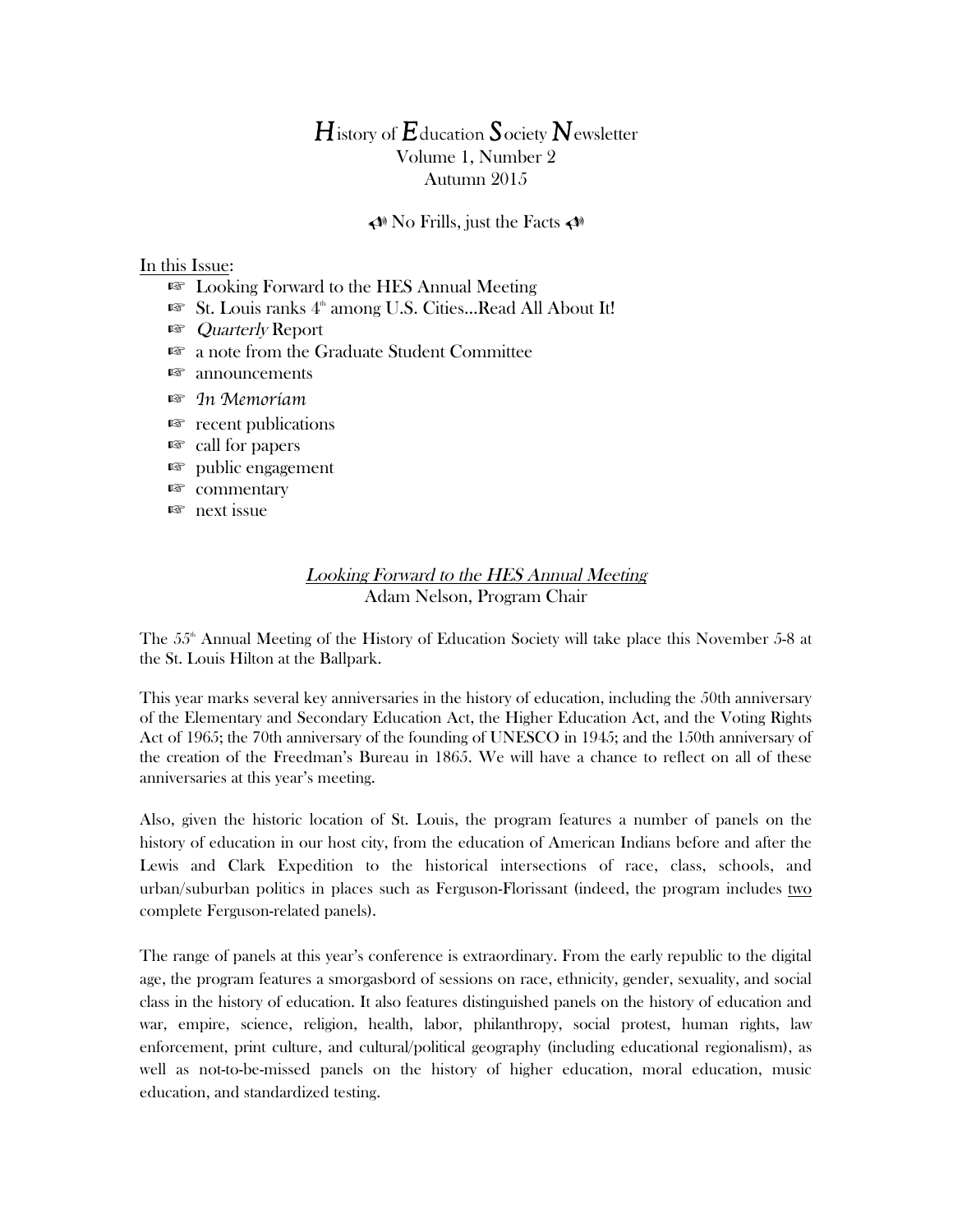We are particularly excited about this year's plenary session, "The Elementary and Secondary Education Act (ESEA) at 50: A Changing Federal Role in American Education," a chance for all conference participants to discuss this legislative landmark and its legacy for our field and our nation.

As in past years, the program includes several hands-on panels concerning research methods in the history of education (including the challenges of archival research, quantitative research, oral history, GIS, and digital humanities) as well as three panels on teaching courses in the history of education (including new pedagogical strategies, new technologies, and the place—and politics—of "foundations of education" in the disciplines of history, education, and other humanities and social sciences).

We are delighted this year also to have two complete panels on publishing (both in print and online) as well as panels on professional development for graduate students, with a session on presentation skills (on Thursday evening) and a mentoring session on archival research conducted at the Missouri History Museum (on Sunday morning).

And, for the first time ever, we invite all who are cinematically inclined to enjoy "HES After Dark," a special after-dinner screening and discussion of the Marx Brothers' award-winning *Horse Feathers* (1932)—an event to kick off the meeting on Thursday evening. (Naturally, the program will allow plenty of time for socializing, and the Hilton at the Ballpark has many very comfortable venues to allow conference-goers to catch up with friends, old and new.)

Of course, our annual meeting gives us a chance to celebrate the many contributions of our colleagues. This year's conference will include several "new book" panels as well as the HES Awards Session, which will honor the winners of the Barnard Prize (for the best article by a graduate student), the Eggertsen Prize (for the best dissertation), and the HES Outstanding Book Award. And the culminating event will be Chris Ogren's HES Presidential Address, followed by the Presidential Reception and Conference Dinner.

We look forward to seeing you in St. Louis! Our hotel, the Hilton-St. Louis at the Ballpark, is right next to the Old Courthouse and overlooks Busch Stadium, home of the St. Louis Cardinals. The Gateway Arch and Jefferson National Expansion Memorial Park, as well as the Cathedral of St. Louis of France, are steps away. The hotel is surrounded by a wide range of eateries, and the renowned Missouri Botanical Garden—together with the Missouri History Museum, St. Louis Zoo, St. Louis Science Center, and St. Louis Art Museum (all located in the beautiful 1,400-acre Forest Park)—are less than three miles by taxi. The Cathedral Basilica of St. Louis has the largest collection of mosaic art in the world, and the city is home to many prominent universities, including Washington University, St. Louis University, Webster University, and the University of Missouri-St. Louis. For a quick overview of the city, see http://explorestlouis.com/

Visit http://www.historyofeducation.org/our-annual-meeting/ to register for the History of Education Society 2015 Annual Meeting in St. Louis, November 5-8!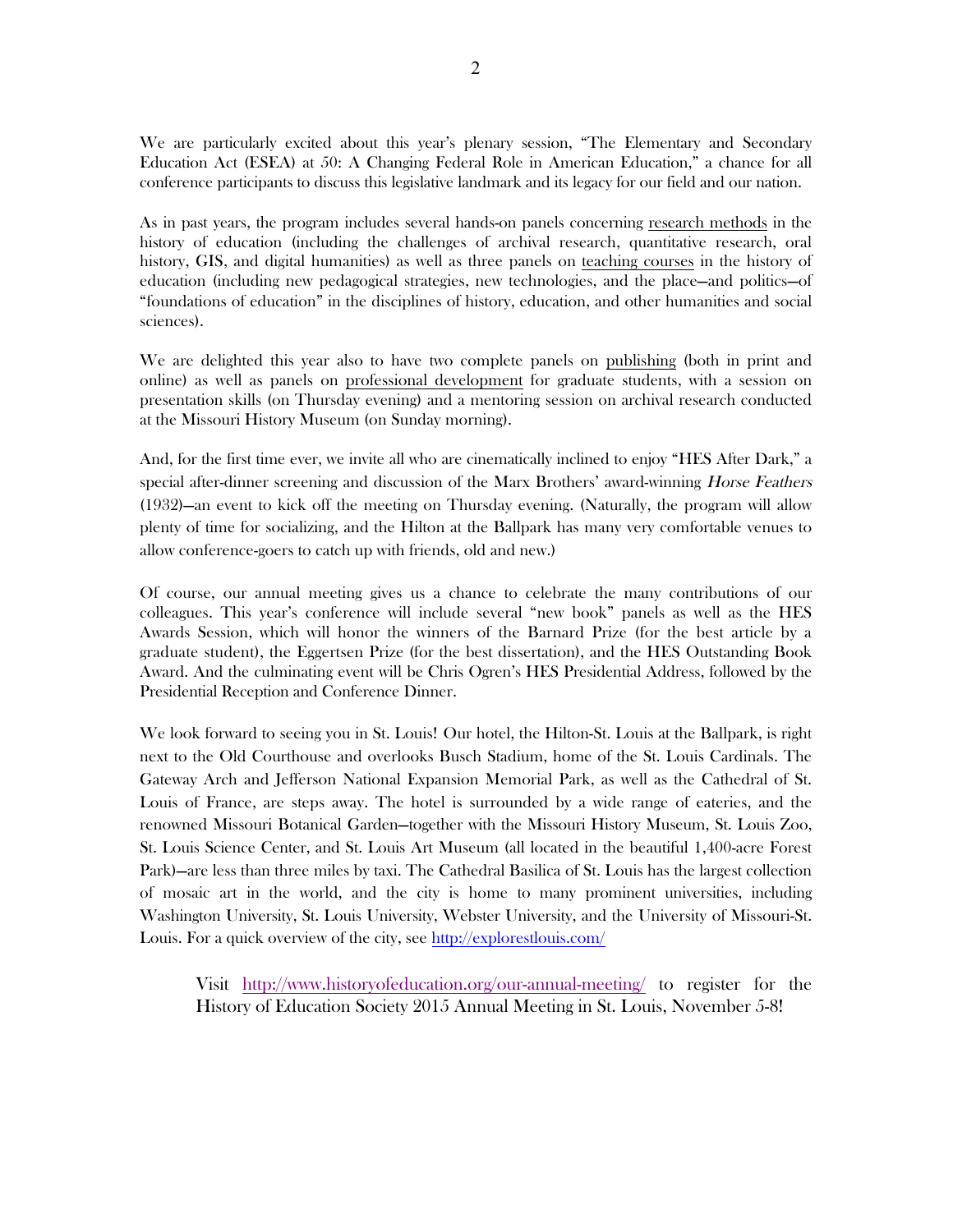#### Read All About It!

In 1870 St. Louis was the  $4^{\text{th}}$  largest city in the United States, and boasted one of the country's best school systems. Here is a short reading list on St. Louis (and Missouri) education history.

- Baumgarten, Nikola. "Education and Democracy in Frontier St. Louis: The Society of the Sacred Heart." History of Education Quarterly 34, no. 2 (Summer 1994): 171-193.
- Diem, Sarah, and Jeffrey S. Brooks. "'Integration Was a Solution, but Integration Does Not Address Quality Education': A Conversation about School Desegregation with Dr. Michael A. Middleton." Teachers College Record 115, no. 11 (November 2013): 1-11.
- Ferguson, Philip M. "Creating the Continuum: J.E. Wallace Wallin and the Role of Clinical Psychology in the Emergence of Public School Special Education in America." International Journal of Inclusive Education 18, no. 1 (January 2014): 86-100.
- Gardner, Donna, and John Rury. "Suburban Opposition to District Reorganization: The 1968 Spainhower Commission and Metropolitian Kansas City and St. Louis." Urban Review 46, no. 1 (March 2014): 125-145.
- Gersman, Elinor Mondale. "The Development of Public Education for Blacks in Nineteenth-Century St. Louis, Missouri." The Journal of Negro Education 41 (Winter 1972): 35-47.
- Graves, Karen. Girls' Schooling during the Progressive Era: From Female Scholar to Domesticated Citizen. New York: Garland Publishing, 1998.
- Judd, Dennis R. "The Role of Governmental Policies in Promoting Residential Segregation in the St. Louis Metropolitan Area." The Journal of Negro Education 66 no. 3 (Summer 1997): 214- 240.
- Leighton, Denys P. "William Torrey Harris, 'The St. Louis Hegelians,' and the Meaning of the Civil War." Gateway Heritage: Quarterly Journal of the Missouri Historical Society 10 (1989): 32-45.
- Phillips, Claude A. A History of Education in Missouri: The Essential Facts Concerning the History and Organization of Missouri's Schools. Jefferson City, MO: Hugh Stephens Printing Company, 1911. Available at: https://archive.org/details/historyofeducati00philuoft.
- Tavares, Hannah Maria. "The Cultural Production of the Not-Yet-Filipina/o-Subject in the Discourses of the Human Sciences." Educational Studies 40, no. 2 (October 2006): 124-145.
- Troen, Selwyn K. The Public and the Schools: Shaping the St. Louis System, 1838-1920. Columbia: University of Missouri Press, 1975.

Also see "Education Collection Descriptions" at The State Historical Society of Missouri, http://shs.umsystem.edu/manuscripts/descriptions/desc-edu.html. Thanks to Dr. John Jones, Truman State University, for providing references.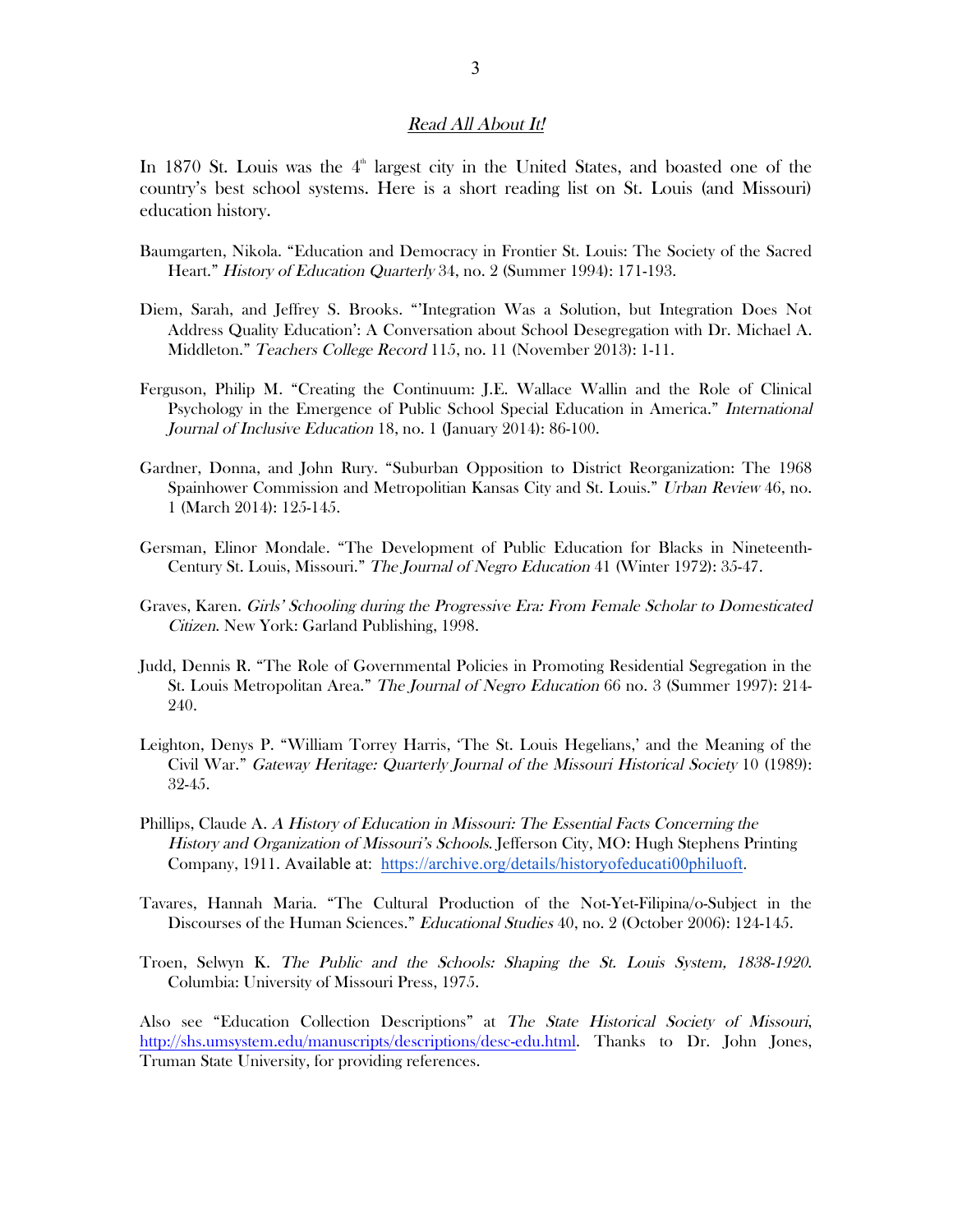## Quarterly Report History of Education Quarterly 55, no. 4 (November 2015)

See these articles in the next issue of HEQ:

"Reflections on a Decade of Scholarship in the History of Education," by James D. Anderson, Yoon K. Pak, and Christopher M. Span

"Counter College: Third World Students Reimagine Public Higher Education," by Angela Ryan

"'An Indelible Mark': Gay Purges in Higher Education in the 1940s," by Margaret Nash and Jennifer Silverman

"The Right to Educate: Catholic Institutions, Federal Boarding Schools, and the Fight to Control the Flow of Pueblo Students," by John Reynolds Gram

The farewell essay by HEQ editors Jim Anderson, Yoon Pak, and Chris Span marks the end of the University of Illinois team's leadership at the helm of the journal. Their scholarly vision and careful stewardship carried the publication through challenging economic times, and brought it rather seamlessly into the digital age. The History of Education Society is grateful for the decade of selfless work, and wishes Jim, Yoon, and Chris well in their next pursuits.

## A Note from the Graduate Student Committee Alisha Johnson, Chair, GSC

What has the Graduate Student Committee (GSC) been up to this year, you ask? As we came into the new year we each shared what we hoped to achieve through our leadership in 2015. One theme repeatedly came to the fore – we would best serve HES, and ourselves, by focusing on our graduate student *community*. The thing about community, particularly when spread across thousands of miles, various stages of the graduate school process, and myriad scholarly interests is that it doesn't just build itself. We knew we had to be intentional as well as consistent in order for the HES to begin to be a space where scholars would automatically turn to learn and share.

To that end, we have worked to increase HES Facebook activity, and we have begun to reach out directly to graduate students who have been involved with HES in some capacity in the past. Additionally, we are working to get the word out about the annual meeting, at which we will have a handful of graduate student-oriented offerings that we hope will begin to build the kind of fellowship and scholarly connections that are so important to our survival during this nutty chapter in our intellectual and personal development. This work has only just begun, and it would be an understatement to say that we are optimistic about what the graduate student community can contribute to the broader association.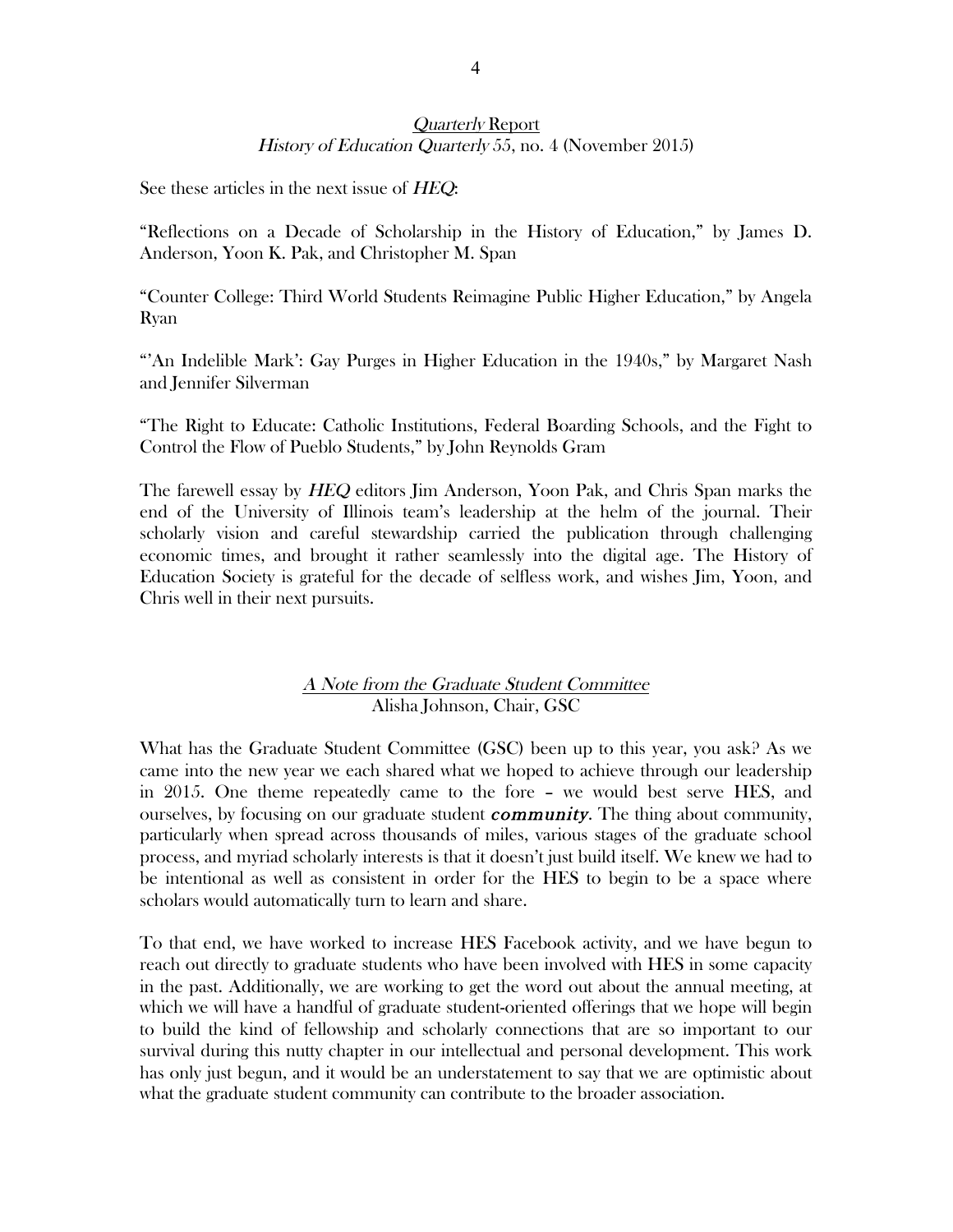### *Announcements*

- $\checkmark$  One Hundred Twenty-Nine members cast a ballot in the 2015 History of Education Society election. Congratulations to President-Elect Jackie Blount and incoming Director Carter Savage.
- $\checkmark$  It is time to send nominations (yourself included) for the 2015 Nominating Committee. The Nominating Committee will convene after the Annual Meeting to prepare a slate of candidates for the position of Vice President and for a member of the Board of Directors. Please send nominations for the Nomination Committee to Secretary Karen Graves at graves@denison.edu. The HES Board will appoint members to the Nominating Committee in November, according to the criteria articulated in the HES Constitution.
- $\checkmark$  GRADUATE STUDENTS: Consider submitting an application for the History of Education Society Mentoring Breakfast at the Annual Conference. For the fifth consecutive year HES will provide breakfast for a few pairs of graduate students and established scholars to support mentoring in our field. To apply, please send the following information to Karen Graves (graves@denison.edu) by 15 October.
	- $\triangleright$  Your name and contact information
	- $\triangleright$  Names of three scholars you would like to meet, in order of preference (in case your first choice(s) are unable to attend the conference)
	- $\triangleright$  Whether you prefer to meet on Friday or Saturday morning
	- $\triangleright$  Electronic copy of an essay you have written, or an outline of your dissertation, or a description of how a particular publication by the professor you would like to meet informs your own research.

Pairings will be assigned based upon the quality of the application materials, the availability of mentors, and the availability of funds. Once the pairings are made, the mentor will receive a copy of the graduate student's application and essay, or outline, or description.

 $\checkmark$  See the "Guidelines for the Professional Evaluation of Digital Scholarship by Historians" approved by the American Historical Association Council in June 2015 at http://historians.org/Documents/Teaching%20and%20Learning/Current%20Project s/Digital%20Scholarship%20Evaluation/Guidelines%20for%20the%20Professional

%20Evaluation%20of%20Digital%20Scholarship.pdf.

- $\checkmark$  Job Opening at University of Wisconsin, Madison for an Assistant or Associate Professor of Educational Policy Studies. See http://www.ohr.wisc.edu/Weblisting/External/PVLSummary.aspx?pvl\_num=8 4243 for more information.
- $\checkmark$  Join the History of Education Society at: http://ordering.onlinelibrary.wiley.com/membership.asp?ref=1748- 5959&doi=10.0111/(ISSN)1748-5959.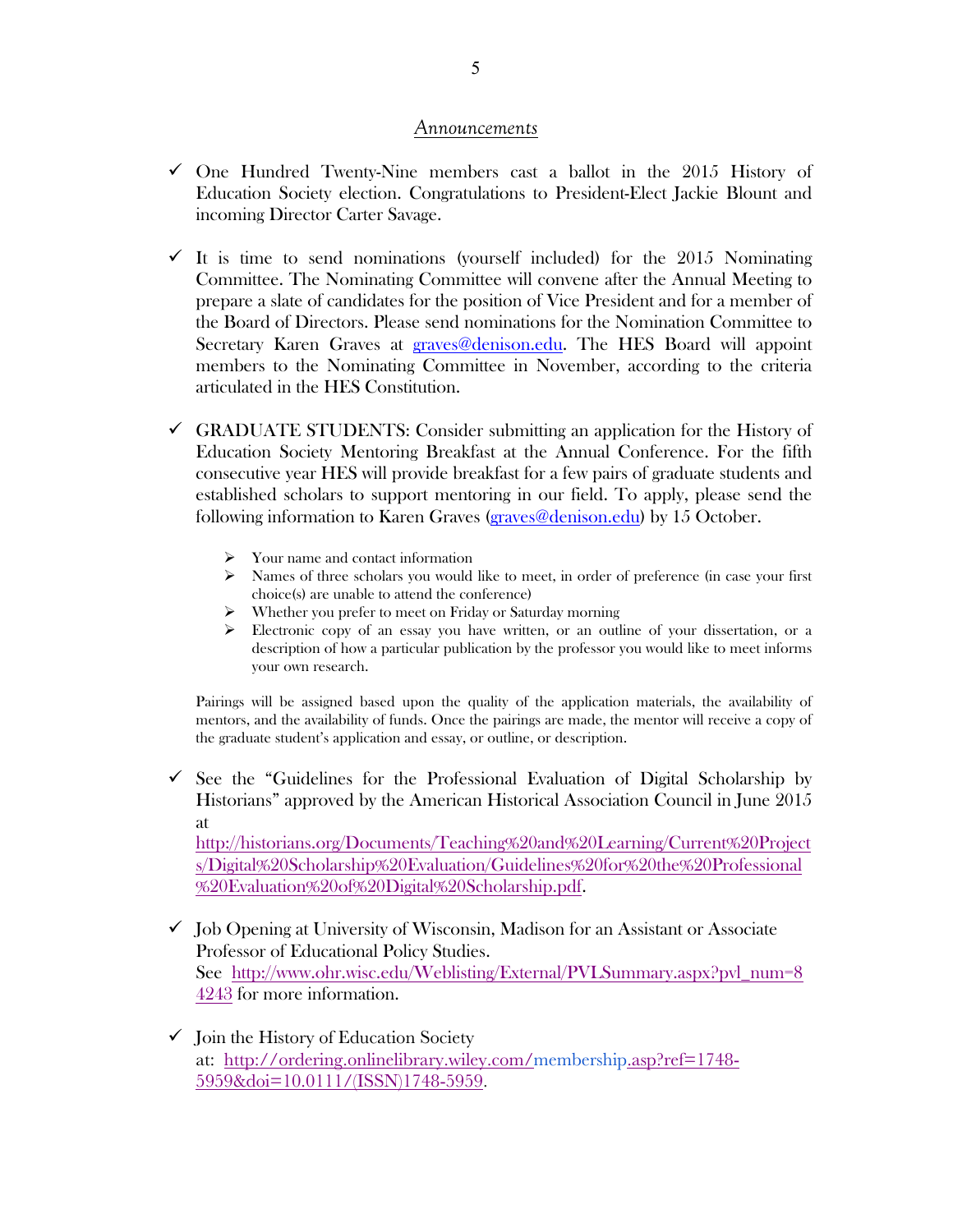# *In Memoriam James McLachlan* (*1932-2015*)

On June 19, 2015 James McLachlan died of COPD (Chronic Obstructive Pulmonary Disease), after a lengthy illness. He was born in Danbury, Ct on March 9, 1932 and later was a student of Choate (Class of 1949) and Harvard (Class of 1954), majoring in History. After graduation he served in the US Army in Germany in the 1950s. Upon his return to civilian life he enrolled first at Georgetown's School of Foreign Service, then at Columbia University where he studied with Richard Hofstadter. He contributed to *The Hofstadter Aegis: A Memorial*, edited by Stanley Elkins and Eric McKitrick (A. Knopf, 1974). McLachlan's doctoral dissertation became one of the seminal texts in the educational history discourse, *American Boarding Schools* (Chas Scriber's, 1970). He taught American history at several universities including Fordham and Yale.

In the 1970s he worked closely with Prof Lawrence Stone of Princeton University and contributed to the published research out of the Shelby Cullum Davis Center for Historical Studies: *The University in Society* (1976) 2 vols. His own contribution to this compendium was "The Choice of Hercules: American Student Societies in the Early Nineteenth Century," which advanced the ongoing revision of the 19<sup>th</sup> century college. This subject he expanded in a widely discussed essay "The American College in the 19<sup>th</sup> Century," published in the 1978 volume of *Teachers College Record*. In addition, he worked during this period on the ambitious Princeton alumni project of alumni biographies, not only producing definitive profiles of every graduate but a larger vision of history that could only emerge from collective biography, a topic that Prof. Stone had memorably dubbed "prosopography." The resulting scholarship (with multiple authors) – *Princetonians: A Biographical Dictionary* 5 vols. – became a model of its genre. McLachlan was principal author/editor of Volume One and contributed many of the profiles in that text. He was justly proud of profiles like that of Ashbel Green, an early Princeton president.

In the 1980s New York University's Department of History appointed him an adjunct professor of history and encouraged his creation of a course in Material Culture, which enhanced that department's pioneering Program in Public History. In these years also he became co-editor of *The History of Education Quarterly*, attracted by the journal's decade-long effort to link the specialization of educational history (largely housed in Schools of Education) with the 1960s and 1970s breakthrough scholarship of American Social History (based in History departments which largely ignored education as a research subject). His own wide reading in American and European history greatly advanced this enterprise and broadened the discourse of both scholarly parties, particularly through the *HEQ*'s emphasis on essay reviews. At the time of his death he remained at work collecting information on an authoritative data bank of 18<sup>th</sup> century collegiate populations.

McLachlan never curtailed his wide reading of social and cultural history, even after his relocation from Princeton NJ to Chapel Hill, NC. His friends considered him a historian of an older school, one which they would say appreciatively drew upon a basic liberal arts education and which made him one of the best read historians of his generation. He was justly proud of his extensive library, which reached beyond his own historic specialty.

In addition to his scholarly interests, McLachlan had three passions: one, genealogy, two, the ballet, especially George Balanchine, and three, gardens, notably garden history and design. He and his wife visited many gardens in Europe and America and over forty-odd years created three of their own.

He is survived by his wife, Elizabeth Parker McLachlan, emerita professor of Art History at Rutgers University, by his sister, Marcia McLachlan Dolan, and by two nieces Debbie Dolan and Pamela Dolan Spiewak.

∼∼contributed by Paul H. Mattingly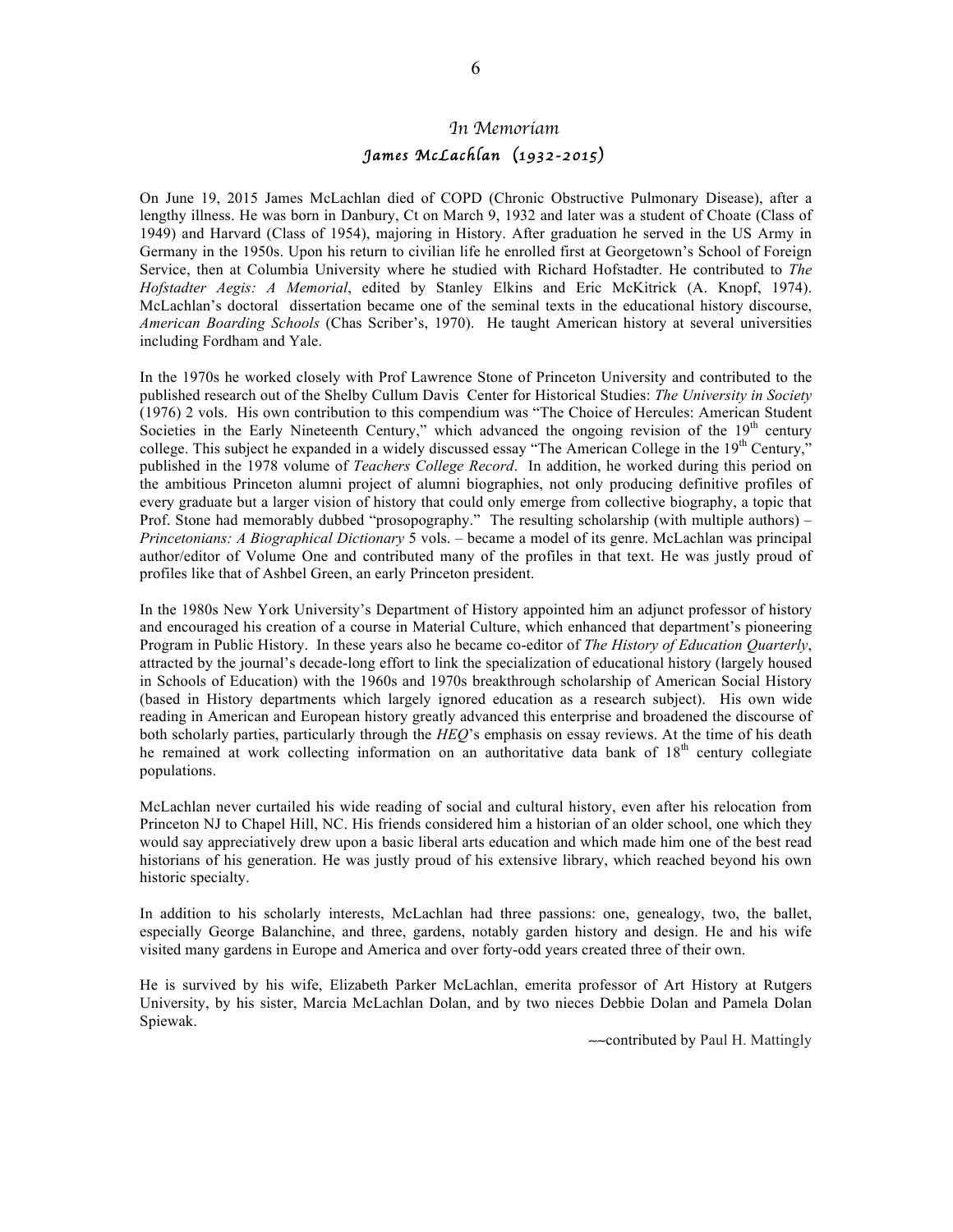#### *Recent Publications*

# Sevan G. Terzian and Patrick A. Ryan, eds. American Education in Popular Media: From the Blackboard to the Silver Screen (Palgrave Macmillan).

"American Education in Popular Media examines how popular media including mass magazines, radio, film, and television have represented schooling in the United States over the course of the twentieth century. Historical essays explore prevalent portrayals of students and professional educators while addressing contested purposes of schooling in American society. Terzian and Ryan highlight the educative and normative dimensions of popular media in outlining roles for teachers, students, and administrators at educational institutions ranging from elementary schools to universities."

# Harvey J. Graff, Undisciplining Knowledge: Interdisciplinarity in the Twentieth Century (Johns Hopkins University Press).

"Interdisciplinarity—or the interrelationships among distinct fields, disciplines, or branches of knowledge in pursuit of new answers to pressing problems—is one of the most contested topics in higher education today. Some see it as a way to break down the silos of academic departments and foster creative interchange, while others view it as a destructive force that will diminish academic quality and destroy the university as we know it. In Undisciplining Knowledge, acclaimed scholar Harvey J. Graff presents readers with the first comparative and critical history of interdisciplinary initiatives in the modern university. Arranged chronologically, the book tells the engaging story of how various academic fields both embraced and fought off efforts to share knowledge with other scholars. It is a story of myths, exaggerations, and misunderstandings, on all sides."

# The American Educational Studies Association recognized Desegregating Chicago's Public Schools: Policy Implementation, Politics, and Protest (Palgrave Macmillan, 2014) with a 2015 Critics' Choice Book Award. Congratulations, Dionne Danns!

"With the dual impetus of Brown v. Board of Education in 1954 and the Civil Rights Act of 1964, Chicago, like so many other cities, began the process of desegregating its public school system. What resulted was a unique study in the implementation and transformation of public policy, as the city dealt with and pushed back against directives and lawsuits from both the state and federal governments. In this book, Dionne Danns provides the story of how public policy on this historic topic was formed by stakeholders at all levels, from superintendents to parents to state and federal officials, and how politics and stakeholder perceptions and protests determined outcomes for the school system."

- $\clubsuit$  See Mike Wakeford's review of Adam Laats, The Other Reformers: Conservative Activism in American Education (Cambridge: Harvard University Press, 2015) in "U.S. Intellectual History Blog," S-USIH Society for U.S. Intellectual History, 13 September 2015, http://susih.org/2015/09/conservatives-and-the-history-of-school-reform.html.
- # See the new e-book Connecting History of Education: Scientific Journals as International Tools for a Global World, edited by José Luis Hernández Huerta, Antonella Cagnolati, and Alfonso Diestro Fernández. The 2015 FahrenHouse publication can be downloaded for free at www.fahrenhouse.com. Historians of education will find the volume a useful overview of journals in different regions of the world. Editors of the book invite readers to consider particular traditions in the field as well as approaches to the study of history of education that scholars across the globe hold in common. Nancy Beadie, Joy Williamson-Lott, and Isaac Gottesman write about the *History of Education Quarterly* on pp. 137-140.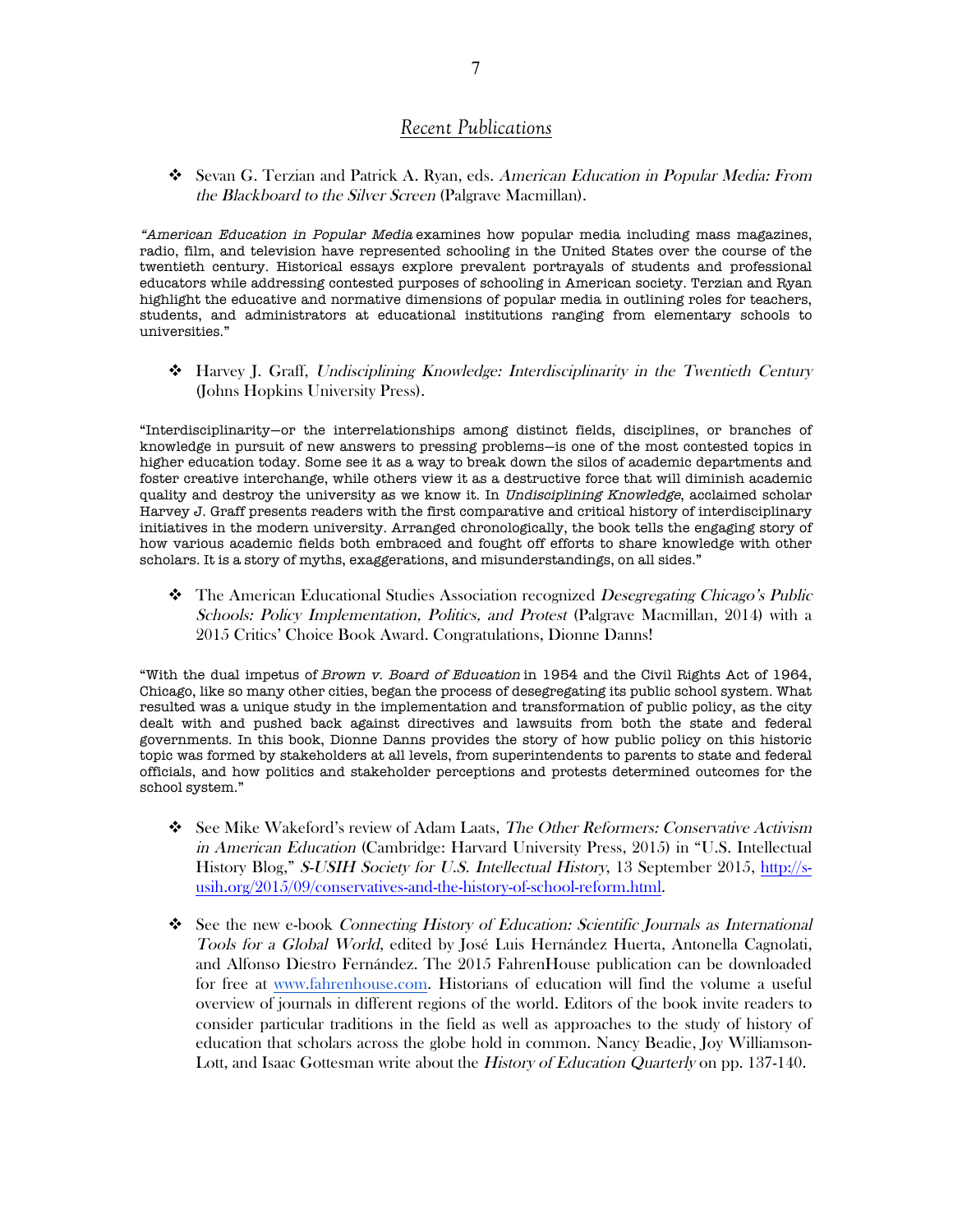#### Call for Papers

1. See the Organization of American Historians 2017 Call for Proposals at http://www.oah.org/meetings-events/meetings-events/call-for-proposals/. Proposals will be accepted between 7 December 2015 and 23 January 2016. The conference will be in New Orleans, April 6-9, 2017.

#### ∼ ∼ ∼ from the call for papers ∼ ∼ ∼

"Circulation, the theme of the 2017 OAH Annual Meeting, is everywhere evident in the historical record. Ideas, goods, information, laborers, water, currency, disease, highways, and much more, circulate. Circulation suggests movement, but also connection between points and places. It suggests movement that gives definition. From the scale of the human body to the scale of the global, from the material to the ideological, circulation characterizes many of the subjects historians study, whether migrations, pilgrimages, economies, networks, ideas, culture, conflicts, plagues or demography. Circulations link, but also separate; they populate and depopulate; and they transport and return."

2. Proposals for the International Standing Conference for the History of Education (ISCHE) are due 31 December 2015. See http://conferences.ische.org/ocs-2.3.6/index.php/ische/2016/schedConf/cfp for more information. ISCHE meets in Chicago August 17-20, 2016.

3. The *Pennsylvania Magazine of History and Biography* is issuing a call for articles to be included in a special issue on education in Pennsylvania's history scheduled for an October 2017 publication.

The editors seek submissions of the following two sorts.

- " **Scholarly Articles:** The editors seek proposals for scholarly articles (25–35 pages, double spaced) featuring new research on education in Pennsylvania. Manuscripts may focus on issues having to do with pre-school and early childhood education, public schooling, private schooling, higher education, the family, and the community. Manuscripts that deal with diversity (e.g. race, ethnicity, class, and gender) are especially welcome. Selections will be made based on the quality of the submission and with an eye toward representing the full range of research in educational studies, including political history, social history, intellectual history, public history, sociology, anthropology, and urban education, among others. In addition, articles are sought that place Philadelphia or Pennsylvania within larger patterns of regional and national development.
- **► Favorite Sources/Hidden Gems:** The editors seek proposals for short articles (250–750 words) featuring favorite sources/hidden gems highlighting some aspect of the educational experience in Pennsylvania history. We invite articles focusing on both written and non-written sources, including but not limited to diaries, manuscript collections, novels, government documents, oral histories, newspapers, photographs, artifacts, and monuments. These items may or may not be found in the state, but all featured items will serve to illuminate some aspect of the educational experience of Pennsylvanians. See http://www.jstor.org/stable/10.5215/pennmaghistbio.135.issue-4 for example of such essays.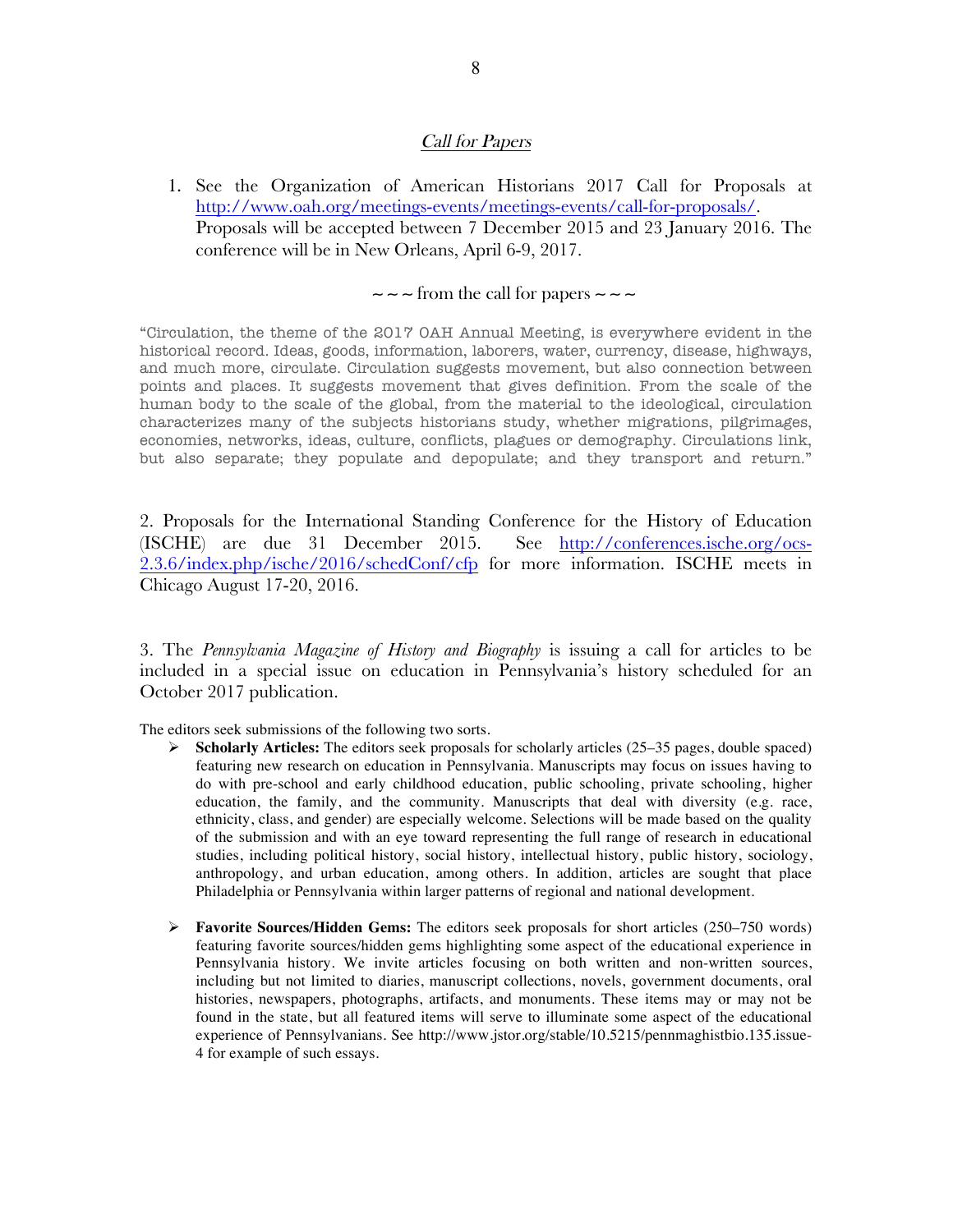**Submission details:** Submissions should be addressed to Tamara Gaskell, Editor, *Pennsylvania Magazine of History and Biography*, Historical Society of Pennsylvania, 1300 Locust Street, Philadelphia, PA 19107 or, by e-mail, to pmhb@hsp.org.

**Guest editors:** Potential contributors are encouraged to consult with one of the two guest editors for this issue of the *Pennsylvania Magazine of History and Biography*. William W. Cutler, III, Professor of History, emeritus, Temple University (wcutler@temple.edu) and Jonathan Zimmerman, Professor of History, New York University (jlzimm@aol.com).

**Deadline for submissions:** January 1, 2016

#### 4. CALL FOR CHAPTER PROPOSALS

The Costs of School Closure: Context and Consequences EDITOR: Ebony M. Duncan, Sociologist of Education at Washington University in St. Louis

#### Abstract Deadline: December 1, 2015 Chapter Deadline: June 1, 2016

Schools are key social organizations that allocate status and facilitate opportunities for upward social mobility. They are also sites where competing and contradictory public policies perpetuate deleterious educational and social outcomes—especially for underserved groups. In recent years, municipal governments across the United States have closed increasing numbers of public schools—particularly in high poverty, predominately African American neighborhoods. Recent reports on school closings in major cities like Chicago and Philadelphia suggest that the rise in school closings in the last two decades is associated with increasing charter school enrollment, municipal budget deficits, and a host of other political and contextual factors. The causes and consequences of school closings are certainly relevant to immediate neighborhoods, but they are also emblematic of inequities in educational access on a global scale.

The book series, *Research on African American Education*, is accepting manuscripts for an upcoming title, *The Costs of School Closure: Context and Consequences*. The editor of *The Costs of School Closure* seeks original, robust manuscripts on the contexts and consequences of recent primary and secondary school closures in the United States and elsewhere. The purpose of this interdisciplinary volume is to identify how recent school closures are associated with shifts in social, economic, legal, and political contexts, as well as the implications of closures for students, their families, their teachers, and their communities. Key points to consider include: school district characteristics; historical contexts of school closures; changes in education policy; reasons for closure; how social, political, and economic contexts influence closure; and implications of school closures for students, teachers, and neighborhoods (etc.).

#### **SUBMISSIONS**

Authors are invited to submit abstracts (up to 250 words) by December 1, 2015. Formal invitations for submission will be extended by February 1, 2016. Accepted manuscripts are due June 1, 2016.

*Please submit abstracts to:* duncane@wustl.eduwith **"School Closure Abstract"** in the subject line. *Please direct any inquiries to:* Dr. Ebony M. Duncan at duncane@wustl.edu.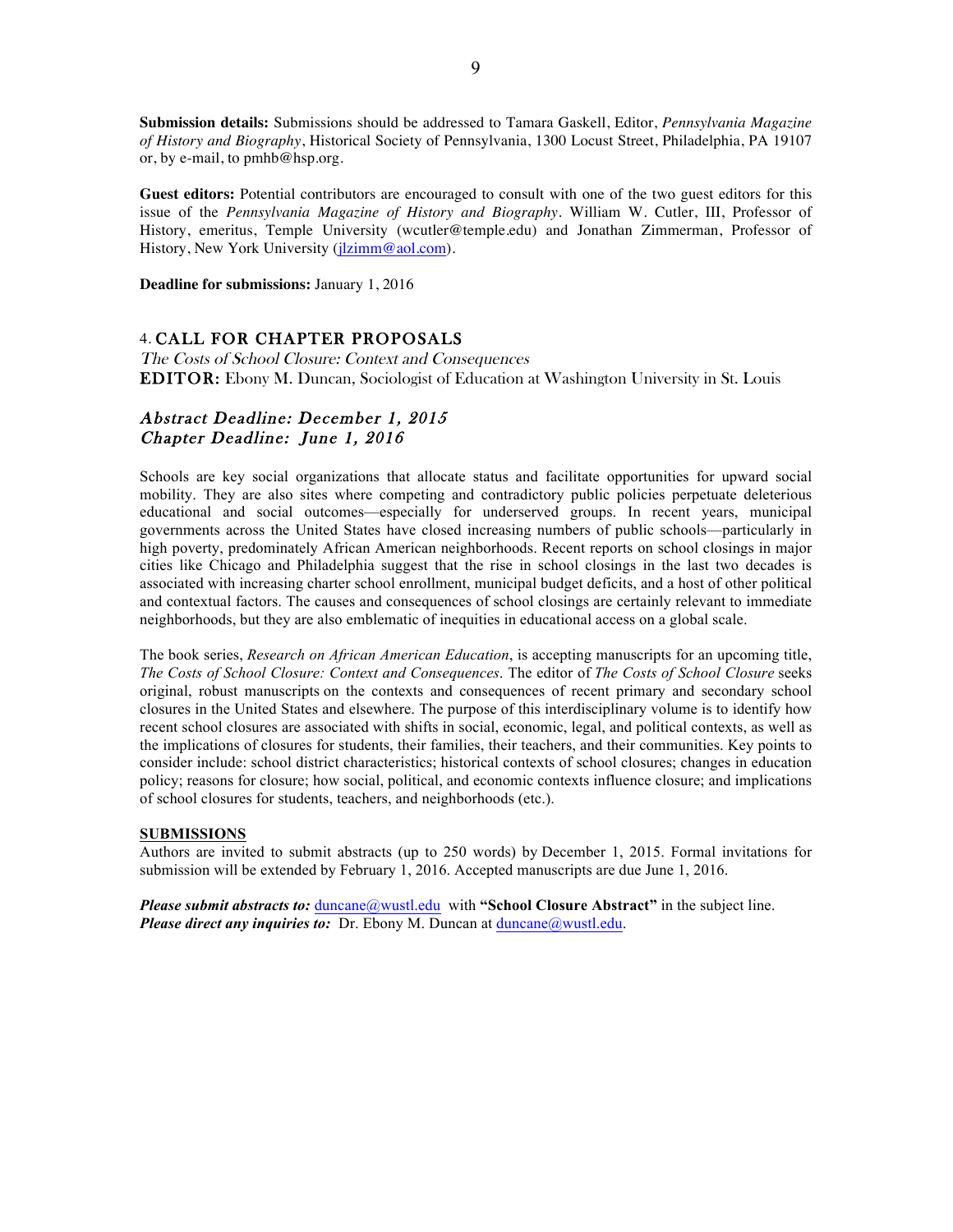## Public Engagement

"God posts guard dogs at the gates of creativity. The secret is they never bite."<sup>1</sup> --Sam Wineburg

## See our colleagues' commentaries on current issues:

Andrew Hartman, "The Historical Ironies of the Right-Wing Movement Against Common Core," History News Network, 26 August 2015, http://historynewsnetwork.org/article/160421.

Interview with Harvey J. Graff in Scott Jaschik, "Undisciplining Knowledge," Inside Higher Ed, 10 September 2015, https://www.insidehighered.com/news/2015/09/10/authordiscusses-new-bookinterdisciplinarity?utm\_source=Inside+Higher+Ed&utm\_campaign=0535072d99- DNU20150910&utm\_medium=email&utm\_term=0\_1fcbc04421-0535072d99-197419157.

Interview with Sam Wineburg in Rachel Toor, "Scholars Talk Writing: Sam Wineburg," The Chronicle of Higher Education, 17 August 2015, http://chronicle.com/article/Scholars-Talk-Writing-Sam/232365/.

Jonathan Zimmerman, "These Candidates Can't Take a Joke: Inside the Baffling Humorlessness of Presidential Politics," Salon, 25 August 2015, http://www.salon.com/2015/08/25/these candidates cant take a joke inside the baffling \_humorlessness\_on\_presidential\_politics/.

Jonathan Zimmerman, "4 Words That Will Get Students to Stop Binge-Drinking," The Chronicle of Higher Education, 18 September 2015, http://chronicle.com/article/4-Words-That-Will-Get-Students/233099/?cid=at&utm\_source=at&utm\_medium=en.

AND, Stephen Sawchuk, "Scholars Lament Decline of Ed. History Courses in Teacher Prep," Education Week, 15 September 2015, http://www.edweek.org/ew/articles/2015/09/16/scholars-lament-decline-of-ed-historycourses.html?tkn=OWMFrdQcPUszdp7b3cZc8ux0Xy1w3GTfJuuJ&intc=es.

 <sup>1</sup> Sam Wineburg, quoted in Rachel Toor, "Scholars Talk Writing: Sam Wineburg," *The Chronicle of Higher Education*, 17 August 2015, http://chronicle.com/article/Scholars-Talk-Writing-Sam/232365/.